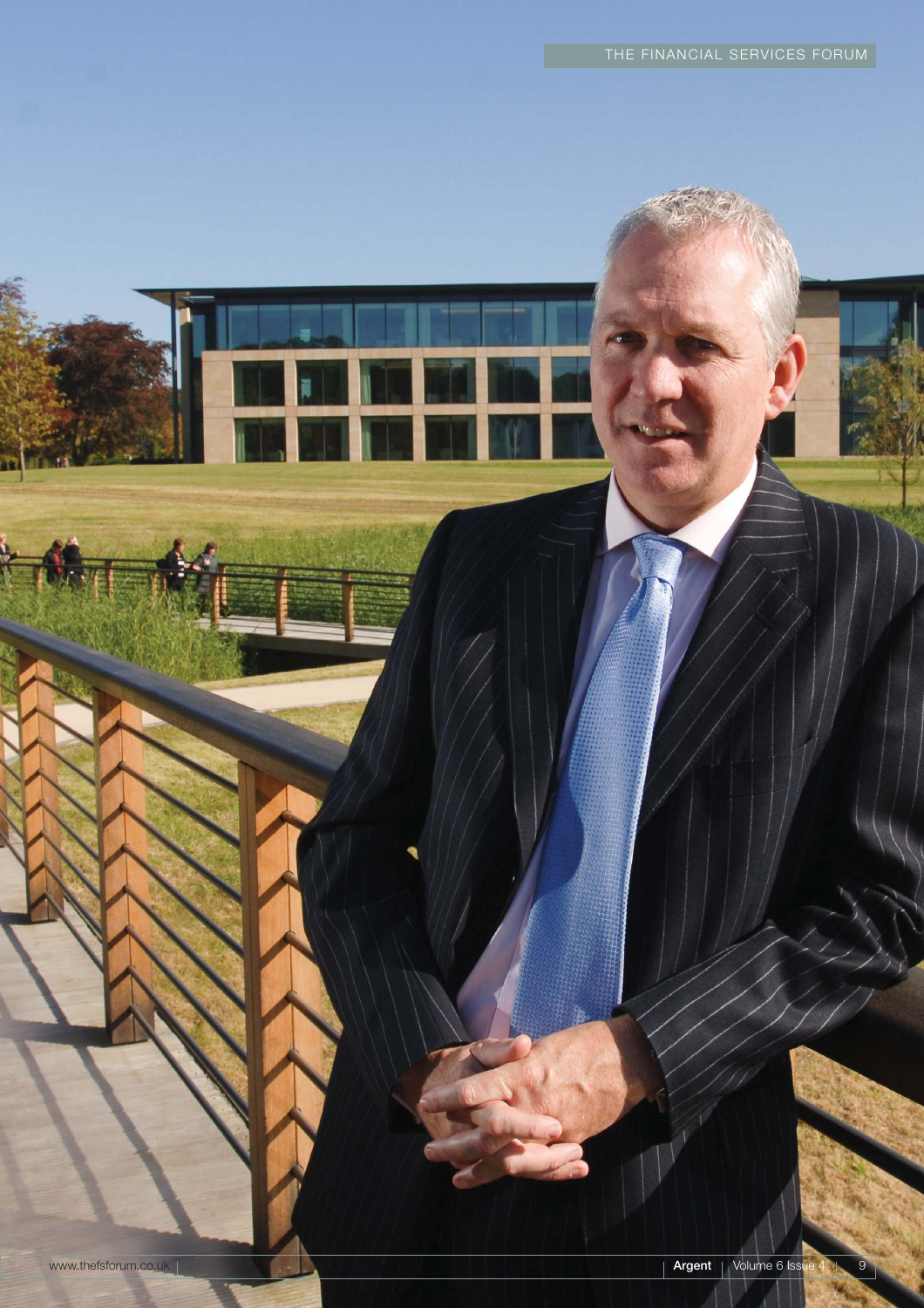asked us to provide dedicated space in-store where they have the opportunity to speak to an expert, face to face, about our products. We have received very positive feedback from customers in terms of both the quality of our staff, the fact that they can interact with us in store, our opening hours and, of course, we have the beauty of lots of parking in a very convenient location. It's very early days and we are viewing it as a learning laboratory.

#### **But nobody has been able to make supermarket bank branches work.**

That's true in the UK to date.

#### **And in America I would argue.**

Well RBS Citizens has quite a successful model of in-store branches so we're learning from them. It has been very well received by customers. Where it appears to have the best opportunity of success is in larger Tesco stores which are beyond just grocery. Tesco Extras consist of roughly 50% dedicated to grocery and 50% of the store to items like electrical, home goods, clothing etc. This destination environment is catering for those customers who want to go to one location to fulfil all their high street needs – potentially including banking.

#### **Your challenge must be to equate in terms of sales per square foot to how you can compete with what Tesco could get through groceries or other durable goods.**

Yes. That's one of the key metrics we are working to. It's too early for us to tell whether that is a better use of space than other items. Tesco does use space to provide more than just groceries and is happy to sell a whole range of goods like electrical and homeware items. In terms of return on capital, financial services continue to be attractive.

## Customers like the convenience of just picking up a product and putting it in their shopping basket.

**It is slightly disingenuous to say it's a good return on capital employed because the vast majority of your sales come through the telephone or the Internet. It's this point about price and value per square foot. I think I'm right in saying that in broadening their range to computers and television and other items which have a consumer pull, Tesco pulls people into store. Financial services with all due respect is not a range of products generally credited with pulling people**

#### **into store which is why I wonder just how far Tesco would be prepared to go in terms of turning floor space over to financial services.**

Can financial services be a destination in its own right? The answer to that is unquestionably – yes, particularly if it's convenient for customers. Our Euro ATM's and travel money bureaus are a good example. We want to make travel money accessible for our customers. They can pick up their holiday money at a competitive exchange rate whilst they do their weekly shop. We are also seeing with our instant products such as instant travel insurance and instant car breakdown that customers like the convenience of just picking up a product and putting it in their shopping basket. So I would tend to disagree with you that there is no kind of pull from our propositions. Quite the opposite. We are seeing these types of propositions being very appealing to customers.

**I can see the value in online or telephony. Tesco last year made £2.5 billion. Estimates which you may or not wish to confirm suggest that TPF made about £135 million after tax which is obviously split between RBS and Tesco so the actual profit contribution is very small in the overall scale of the business. Does Tesco RBS take financial services seriously?**

As far as our relative profitability is concerned, we are not as big as Tesco or RBS but we are an important element in the success of both of these brands. Both of them have high expectations for the growth of our business and our growth rates hold up quite well, relative to both Tesco's and RBS's growth rates.

**There is a natural extension to this which would be to create a Tesco high street bank branch. That's not the right word because people don't go to high streets now. But a lot of the traditional banks have the problem of bank branches in the wrong locations. You have through the Tesco store the advantage that you are creating destinations for people. But through things like Tesco Metro you are also creating very high convenience destinations. Could you not just create bank branches?**

It is something we have looked at. One of the core elements of our success is leveraging the Tesco brand but also leveraging the foot fall. Whether it is raising awareness in store or through advertising or picking up leaflets, people become aware of the fact that Tesco provides financial services. I think the economics would be even more challenging if we were to provide a financial services outlet in the high street as distinct to using the opportunity that comes from within Tesco stores. It's unlikely that we will go into a branch banking proposition outside of Tesco's existing footprint.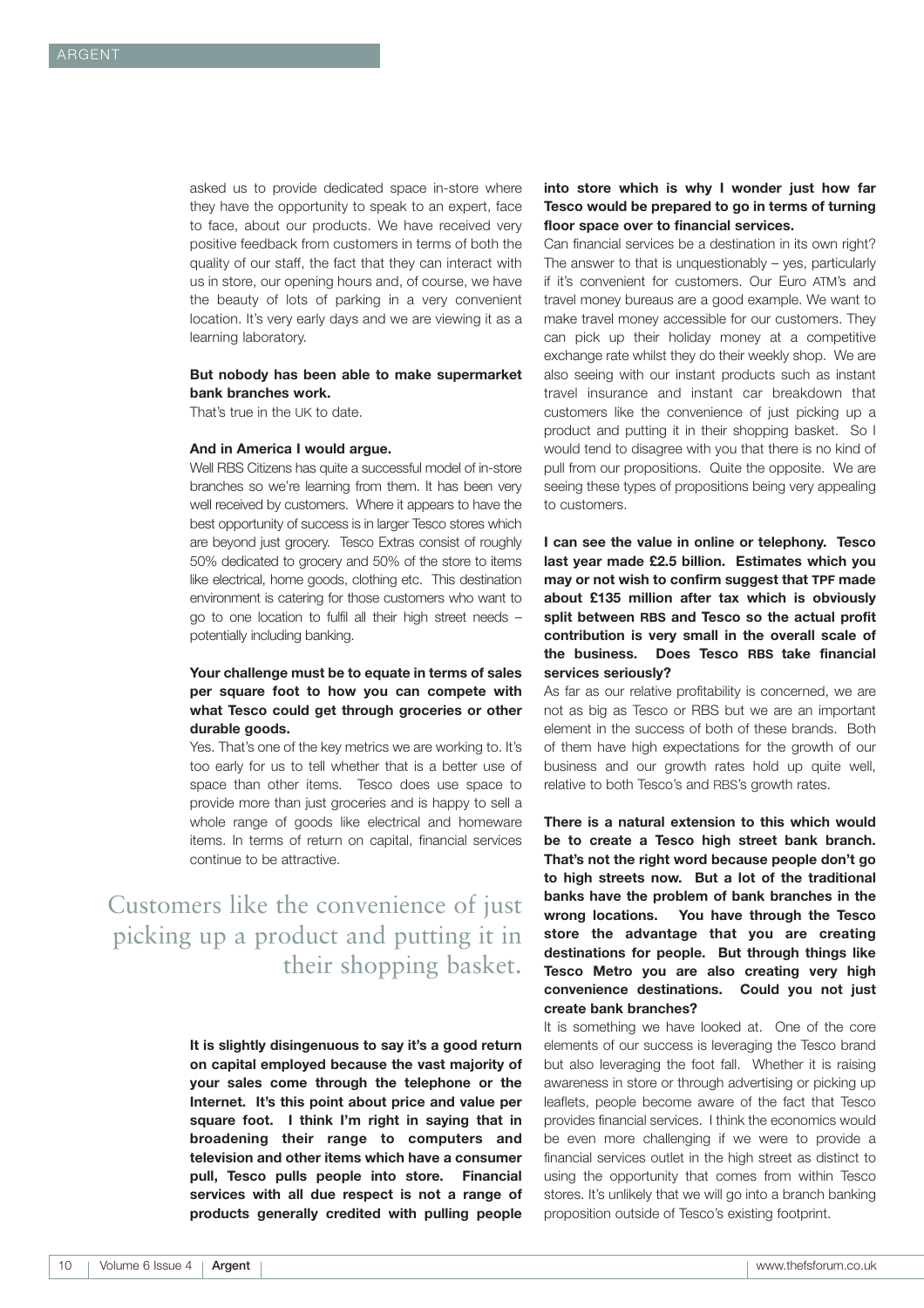**I was looking at the CEO's report and accounts and there was a very odd quote from Terry Leahy. He said, "Tesco hasn't been immune to the effects of a difficult retail financial services market. However, I am optimistic for the future." I wonder whether you might want to comment on that.**

The issues that were facing the business at the time were those which have been seen across all banks, a general tightening of belts - particularly around credit cards which is a significant contributor to our business. The measures we have taken to ensure that we have the right quality of credit card portfolio have proved beneficial and fruitful to both the current and future profitability of the business. Whilst I think the business has had a challenging time over the last two to three years, we are definitely seeing momentum with a strong pipeline of new product development.

#### **Is this challenge as a result of higher than expected delinquency?**

No - the delinquency was in line with expectations but then, of course, what happened was that some of the lending on the book was paid off as a result of people tightening their belts. That is flowing through to a reduction in bad debts. Our bad debts as a proportion of our lending give us no cause for concern.

#### **Do you see much extension in the range of products? It's relatively small at about twenty-five.**

We are the most successful supermarket bank in terms of customer numbers, profitability and range. In some areas we have quite significant market shares. This year we have launched a number of new products - health insurance, dental insurance, car history checker, motorbike insurance finder, mortgage finder, euro ATM's in-store and, of course, TescoCompare. We are offering customers more products all the time. In fact, that is one of the key planks to our growth which is to extend the proposition. I'm delighted with the number of new products we've brought in this year but we are not intending to stop there. In fact we have two new savings products coming out before the end of the year.

#### **Whom do you see as your competitors?**

I don't think I would target any particular brand or provider. Every week there are 15 million people walking into Tesco stores and these people will probably have bank accounts with the main banks and building societies. They will also consider credit cards or insurance from many different providers. So we are constantly competing on all levels with all providers of financial services products. My motivation is, how do I provide good value for money propositions - not just to Tesco loyalists but to the consumer at large.



#### **I suppose it is going to vary by product. Credit cards will be competing in the modern arena**

Our credit card is very successful. We have a number of credit cards but the most successful one is the Club Card credit card. The reason it is successful is that people like to earn Club Card points when they spend. Customers like it when their loyalty is rewarded with points but it's not easy to do this with all our products.

#### **Price wise where do you want to be positioned? I suggest that in a number of your products you are top quartile but bottom end of the top quartile.**

We definitely want to consistently deliver good value for money. Take our savings product as an example. We have a good headline rate but what we are not going to do is come up with some exaggerated headline rate that is uneconomic with a view to widening the margin on that product over time. When instant access savers are looking for a home for their money, it's not the highest rate that is of utmost importance with the largest number of people, but actually a combination of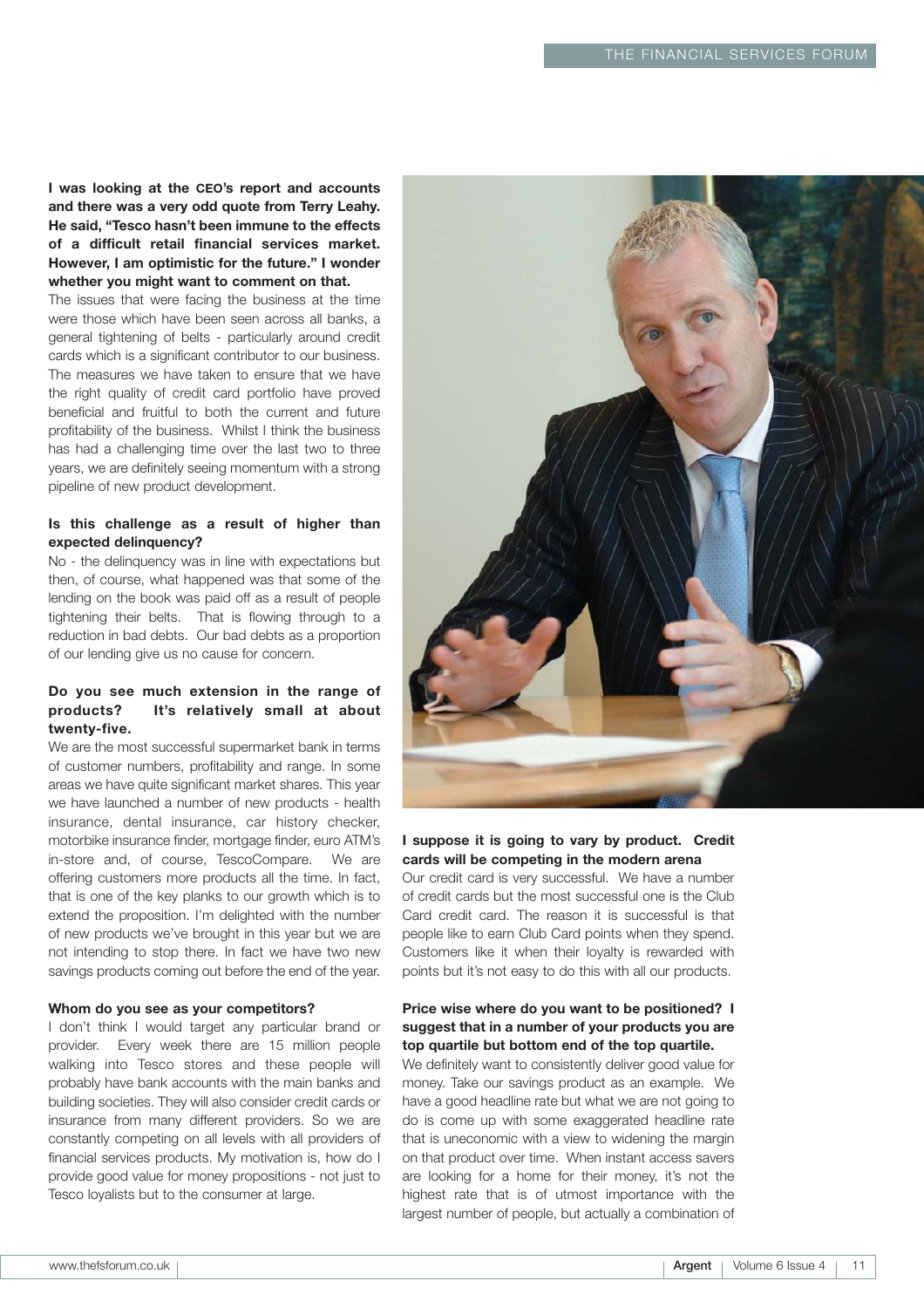factors such as trust, convenience, instant access and a good rate. For many years now we have passed on the full benefit of every rate rise and have introduced regular promotions to reward our customers for choosing to save with us. We make very clear what our headline rate is and there is no small print. Sometimes we will be at the top of tables, sometimes we will not be in the top position, but we will consistently deliver good value.

#### **And how do you see, going forward, these products being distributed? You talked about what you are doing within the branch. I guess the other two channels are telephony and the Internet.**

The distribution mix is moving towards Internet. About 55% of all products that we sell now are sold over the Internet and 45% are over the telephone. However, as I mentioned earlier, we have a number of pilots around face to face selling. I would see the telephony to Internet migration continuing. Equally, I see us providing more support to customers in store - helping them understand the products we have available and providing the means to allow them to buy in store if that is what they want to do.

#### **Is that going to lead to advised sales in the future?**

It's too early to tell. If our customers say that they would like us to advise them, then we would like to think that we would support that - provided it is economic for us to do so. As we do constantly, we will be asking our customers what they like about our proposition and how we can improve the way we serve them. If they say it would be great to get advice then we would like to try and deliver that.

#### **You talk a lot about customers, their needs and customer insight. How valuable have the customer insights that Tesco gains through Club Card been to you in financial services?**

We work very closely with Tesco and Dunn Humby. (dunnhumby is one of the most admired international specialists in customer management, analysis and insight and has been instrumental in the development and operation of Tesco's Clubcard) .We want to use that insight in a positive way for customers. If we can establish from a customer's shopping activity that this provides some insight into their credit risk or insurance risk, we would like to find a way to provide a price advantage to those customers. It's something we are looking at in a lot of detail.

#### **The downside of that is that you then start using it in terms of anti-selection.**

We won't do that. It's clear in our commitment to our customers that we will only use that data for the benefit of customers where we can provide them with an advantage. While I accept your point in theory it would



be inconsistent with Tesco's commitment to customers if we were to use it in some kind of negative selection.

#### **This is the only product range where you are likely to say no to a customer.**

The important point is that in saying no, you are doing it for the good of the consumer. It is very important that financial services companies do say no based on the information we have. If we believe that on balance, this is an unacceptable risk to us, then we are also saying it is an unacceptable risk for the consumer. I'm conscious of Alistair Darling's recent statement about traditional banking. It is vital that financial services companies say no when it is appropriate to do so.

#### **So how does that sit with the brand?**

We always try to find ways to help customers. As an example, where we decline a customer for a loan over the phone, we give them the opportunity to be put through to another provider of loans including secured loans. We make it very clear that it is not Tesco providing that loan and that they are moving to an external provider. However, everybody understands, including Tesco, that it is the right thing to do for our customers to say no where the circumstances would indicate that is the best decision.

#### **Do people differentiate between Tesco and Tesco Personal Finance?**

No they don't. We are a financial services company that happens to be a joint venture between Tesco and the Royal Bank of Scotland, but as far as the majority of customers are concerned, they are buying from Tesco.

#### **Coming from RBS, what do you see as the major differences between that traditional bank and a retailer?**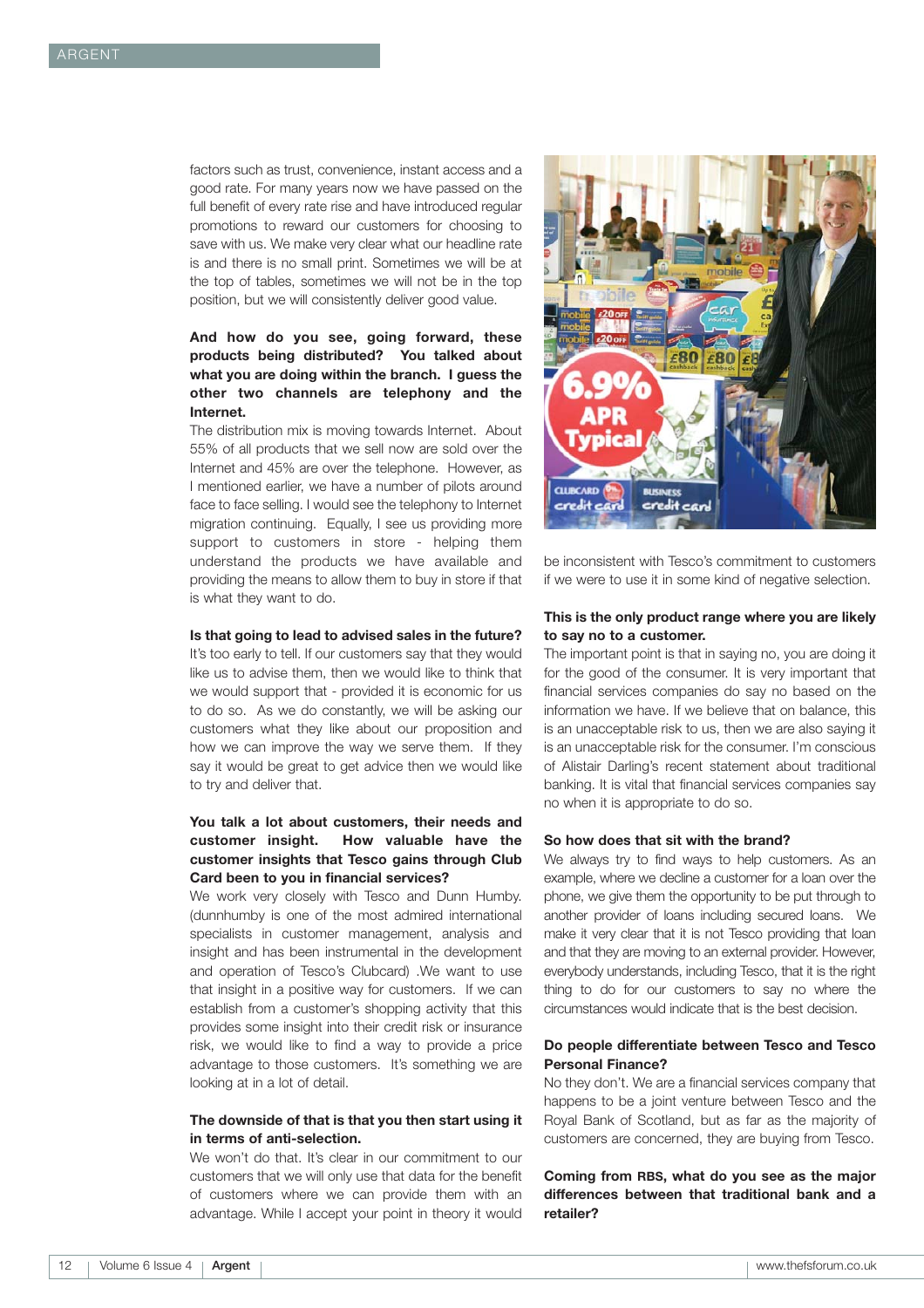RBS brings a lot to the game – a strong service ethos, operational rigour and efficiency, a high control environment to ensure that customers are being treated fairly and ensuring we haven't got issues around knowing your customer and anti money laundering - all the things you would want and expect from a bank. What Tesco has in abundance, is a deep commitment to understanding what the customers need today and what they may need in the future. Their histories and their cultures have grown up differently, but the beauty of TPF is that you get to learn from both.

#### **Are the current banking issues going to impact on Tesco Personal Finance?**

I hope it will impact in a positive way. I've learnt in the last twelve months that there is a high degree of trust from consumers towards the Tesco brand. There's also been a lot over the years about watching out for the small print., although much of that is not entirely justified. Is there an opportunity for Tesco Personal Finance to use the fact it is a trusted brand to have consumers consider us in preference to the core banks? I think in light of recent developments there is every opportunity. For example we have passed on every single base rate increase there has ever been in the life of our savings product. History is a good way of defining the future and that sort of behaviour from Tesco Personal Finance is entirely consistent with the way we operate. We would like to continue to demonstrate that ethos across a broad range of our products. TescoCompare, our new comparison site, is entirely consistent with these values. It goes beyond price. It takes the small print and makes it big print so customers know exactly what they are getting when they buy their car insurance.

#### **There has to be a trade off between being the customers' friend and profitability.**

I'm not sure there has to be a trade-off. The fact is that our customers are our harshest critics and we are no different from other providers in that we win customers and lose customers every day. If you consistently endeavour to do the right thing for customers then you will create an understanding amongst consumers that this is exactly what you do. There are no tricks. By being consistent, people will come to you and you will be profitable as a result. That's not to say that there are not times when you have to put your APR up on your credit card or loans, or amend your pricing on your insurance products because of your claims experience. But you do these things in a transparent way.

#### **Should supermarket banking be a much bigger success than it has been to date?**

There is something about comparing apples with apples. We shouldn't really be compared with Barclays, Natwest, Lloyds, and HSBC with the history they have and value in their legacy book. We are still relatively new and have more than 5 million customer accounts. I don't think we are doing too badly.

#### **What is the strategy behind TescoCompare?**

It was pretty straightforward. The car insurance market has become increasingly competitive. The price comparison sites have come into this market and proven to be of value to consumers. We

## TescoCompare.com was recently rated the best car insurance comparison site offering the best overall service to consumers.

research with customers regularly and it shows that customers are increasingly going to these sites and increasingly liking the value they provide. What consumers said to us is that they would trust Tesco if they did this and that they would want to ensure that whatever price you get on that site is the price you are ultimately going to get. And if you can tell us a bit more than the price then that would be great too. About a year ago, we embarked on building TescoCompare. It provides quotes on a number of different brands, starting with price but customers have the ability to compare all of the different policy features – over 25 of them. And we're looking to ensure that when someone buys car insurance from that site that they know exactly what they are getting.

#### **Your critics would say there are a relatively small number of motor insurers on the panel and a quarter of them are RBS brands.**

There is no price comparison site that has the whole market. We have started off with a broad range of car insurance providers including some of the biggest brands in the UK with the obvious exception of Direct Line. It so happens that some of the biggest brands in the UK are supported or owned by RBS and you will see us add some more brands to the proposition over time. TescoCompare.com was recently rated the best car insurance comparison site offering the best overall service to consumers. by Defaqto, an independent research company. A result I'm delighted with.

#### **How many aggregators can the UK market support?**

Who knows? Most probably the market will be defined in terms of a number of key players. In banking there are three or four key players, but there is room for others and I've no reason to think the aggregator market won't follow a similar route.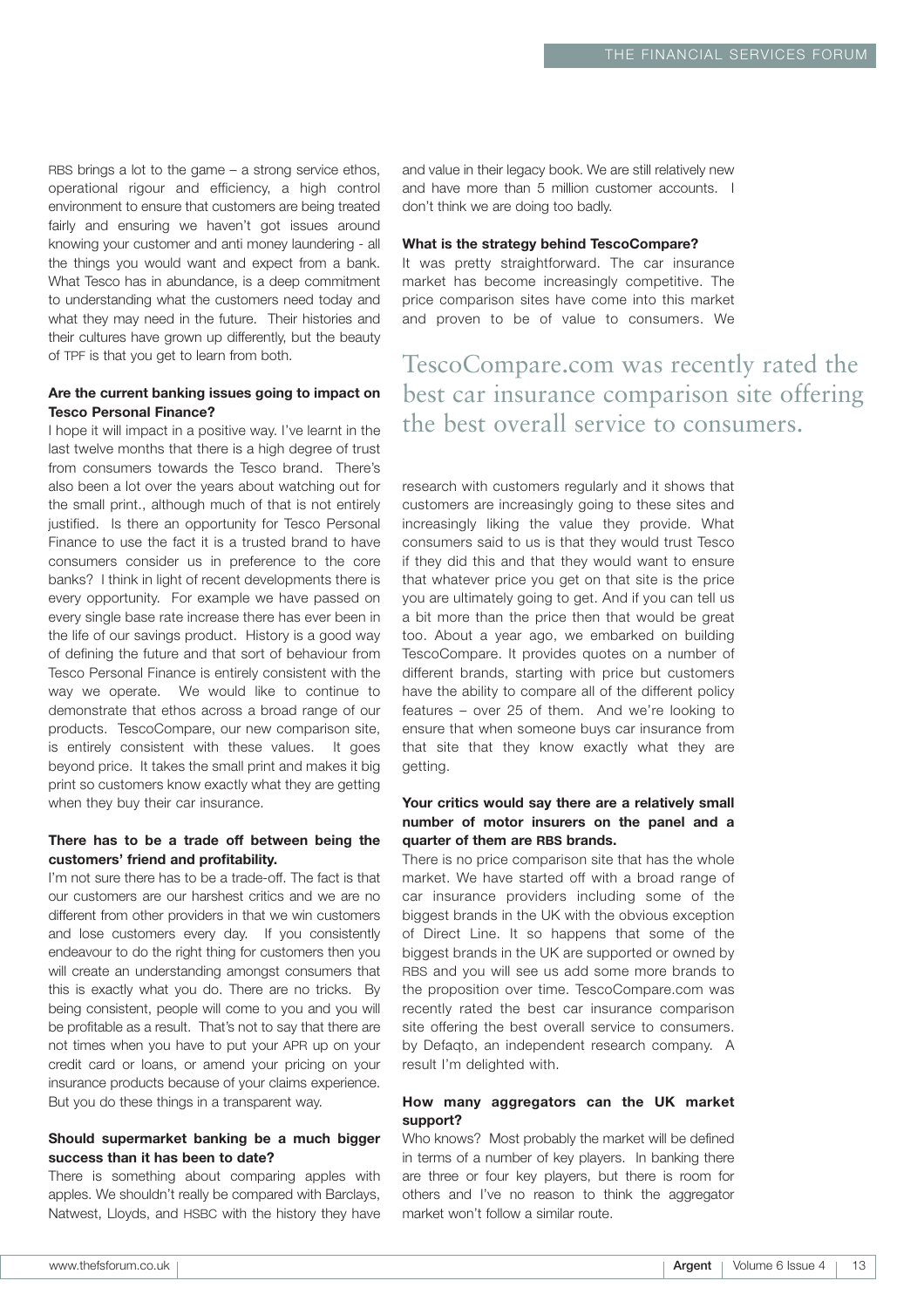

#### **Why would you need more than one aggregator?**

Why do you need competition full stop? The propositions are certainly different and it's about customer choice and making the sector more competitive which is always a good thing for customers. For example our own brand is only available on TescoCompare and if someone buys from us then that is great. But let me stress, if someone buys from another insurance provider on TescoCompare then that's great too, because we're trying to do this for customers.

**Those with the biggest brands will succeed and second to that, those with the deepest pockets.** Big brands research well on aggregators. I'm not sure about the deep pockets but clearly we want to insure that TescoCompare is front of mind with the consumer. We also want these sites to develop into something which does more than just give you the price. Different car insurance products provide different features and benefits. It is important, because customers have said it is important, to know exactly what you are buying.

The principle of Tesco providing customers with choice is entirely consistent with the brand. If you are buying cornflakes, there will be Tesco's own brand and other branded cornflakes. It is entirely up to the consumer which one they choose to purchase. The Tesco own brand has certain values attributed to it and other brands will have different values. There is no